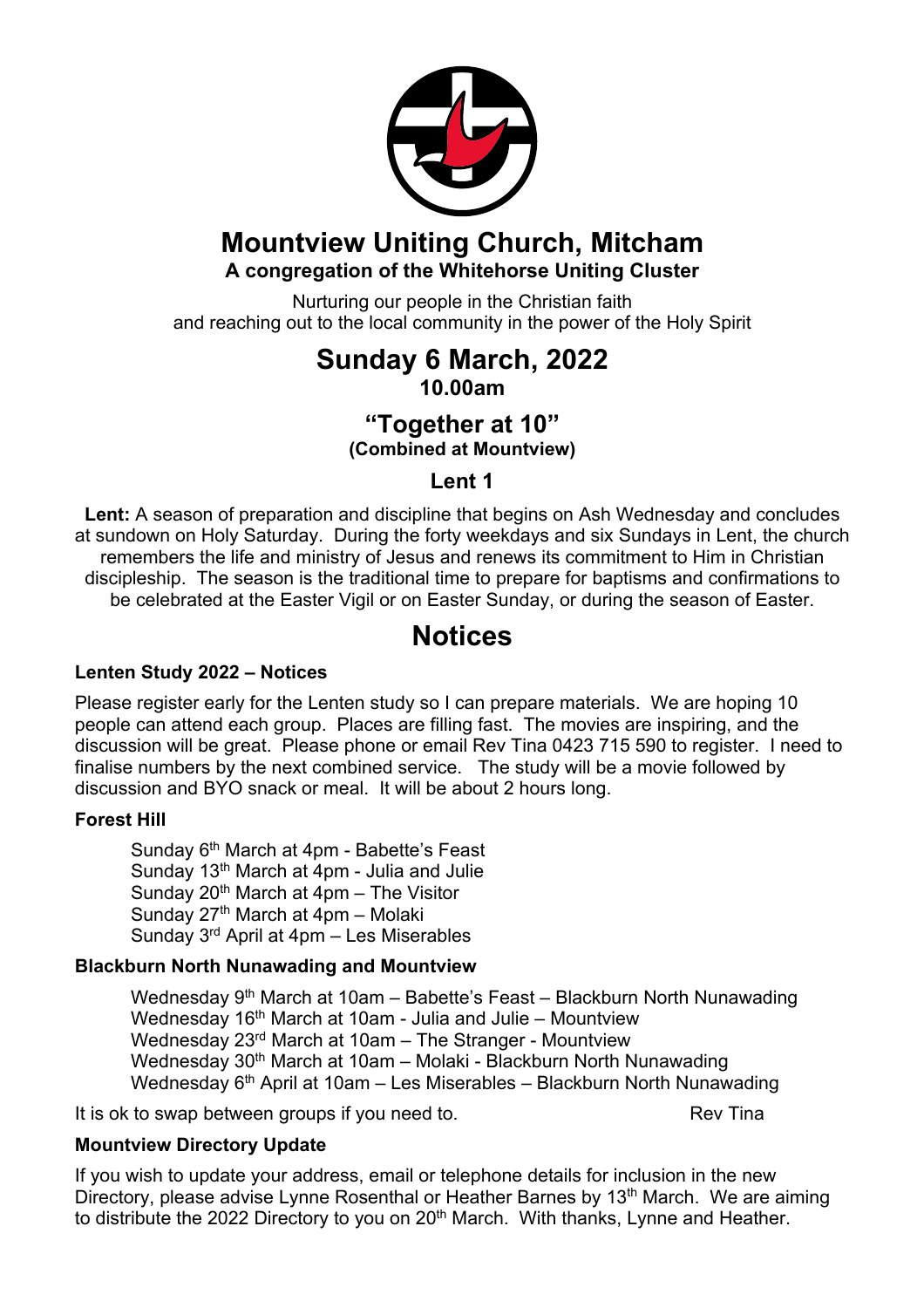#### **Latest "Crosslight"**

Copies of the February edition of the Synod magazine "Crosslight" are available from the foyer table. It includes an article about the Rev Sandy Brodine's experiment at the Banyule Network of Uniting Churches to keep alive their "messy church" ministry to children during the pandemic. Please take a copy.

#### **A Lenten Journey at Highfield Road**

The Drama of Lent will be presented through spoken word, music, art and poetry. A contemporary view of the significance of the Easter story will be held at Highfield Road Uniting Church, Corner of Highfield Road & Prospect Hill Road, Canterbury, on Sunday 3rd April 7:30pm. Free admission, and donations welcomed.

#### **Social Justice and First People, at Koonung Heights**

Rev. Garry Worete Deverell, a Trawloolway man and the inaugural Vice-Chancellor's Fellow in Indigenous Studies at the University of Divinity, will be speaking at Koonung Heights Uniting Church, corner of Belmore Road and Winfield Road, Balwyn North, at 12.00 noon on Sunday 13th March 2022. The theme is Social Justice and First People. All welcome. BYO lunch.

#### **Kids Hope Corner... Story of the Week**

#### **"Reading"**

Sam was very happy when his mentor Dorothy, recently brought an easy reading, lift-the-flap book into their session. This was to encourage Sam with his efforts in learning to read. Together they read alternate words of the story with Sam needing help with some parts. Dorothy suggested that they read the book together each week and when Sam could read it by himself, he could keep the book. Sam was concerned as he didn't think he was any good at reading. Over the next couple of weeks, trying very hard, Sam read more and more of the story for himself. Sam was also learning about perseverance. Corry Skilbeck, FH

#### **UnitingWorld's Lent Event**

This annual event allows us to walk in the footsteps of Jesus practising compassion, generosity and justice. Give something in solidarity with those who live with less and raise money for clean water, education or climate change advocacy. Visit www.lentevent.com.au for all the details. This year's theme is: "live simply so others can simply live".

#### **Whitehorse Cluster Website**

The website includes information about our Cluster, our ministry team's contact details, our Cluster News bulletins, as well as all our latest '@ Home Worship' resources. https://www.mountviewuca.org/whitehorse-cluster.html

### **Worship Roster**

**This Sunday 6 March:** Combined at Mountview (Communion) Jenny Balshaw (VFC) Heather Barnes (FC) Peter Cox (FC) Coleen Rowe (FC) John Cosstick (Lead Steward)

**Next Sunday 13 March:** Daniel Farnsworth Jill Kidd (VF) Margaret Swain (F) David Rowe (Lead Steward)

## **Lectionary Readings**

**This Sunday 6 March:** Combined at Mountview (Communion) David Rowe Deuteronomy 26:1-11 Psalm 91:1-2, 9-16 Romans 10:8b-13 Luke 4:1-13

**Next Sunday 13 March:** Margot Kemke

Genesis 15:1-12, 17-18 Psalm 27 Philippians 3:17-4:1 Luke 13:31-35 or Luke 9:28-35